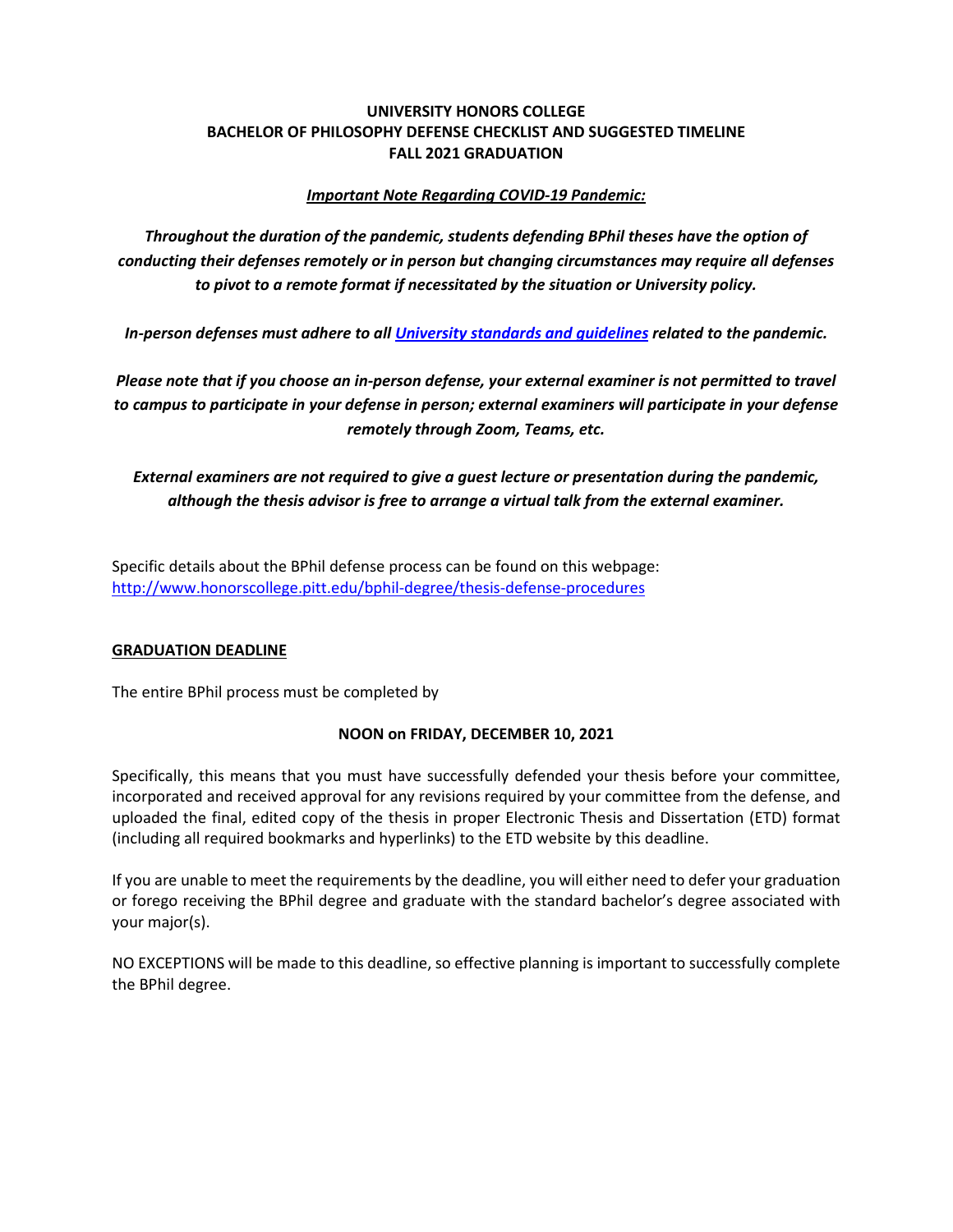### **SUGGESTED TIMELINE**

*(NOTE: These suggestions are considered the MINIMUM amount of time required for successful completion of the BPhil process. You are encouraged to add additional time throughout these components, especially if you have not attended an ETD training session. Consult with your thesis advisor to determine an appropriate timeline for your specific situation.)*

Week of October 31 – Send final draft of your thesis to your committee (you must give your committee members at least two weeks to review your final draft before your defense)

Weeks of November 14-November 21 – Hold your thesis defense

Weeks of November 28-December 5 – Revise thesis based on comments from your committee at the defense; configure thesis document into proper ETD format; upload to ETD website; return completed ETD Approval Form to Honors College (NOTE: If you have not attended an ETD training session prior to beginning to write your thesis, you likely will need more than two weeks to prepare your ETD)

Noon on Friday, December 10 – Final deadline to have ETD uploaded in proper format and ETD Approval Form returned to the Honors College

# **CHECKLIST FOR BPHIL DEFENSE**

#### PRIOR TO THE DEFENSE

- **Ensure that IRB Approval Form (available on UHC website) has been completed and returned** to the Honors College (NOTE: This form should have been submitted PRIOR to beginning your BPhil research to ensure that all IRB protocols are met).
- Consult with your thesis advisor to form your defense committee (your thesis advisor must approve all committee members).
- Contact all committee members and coordinate a date and time for the defense.
- Complete the Thesis Defense Information Form (available on UHC website) and return it to the Honors College.
- Schedule the defense (may be in person or remote).
- Provide copies of the final draft of your thesis to committee members (drafts must be received by your committee members at least two weeks before the date of your defense).